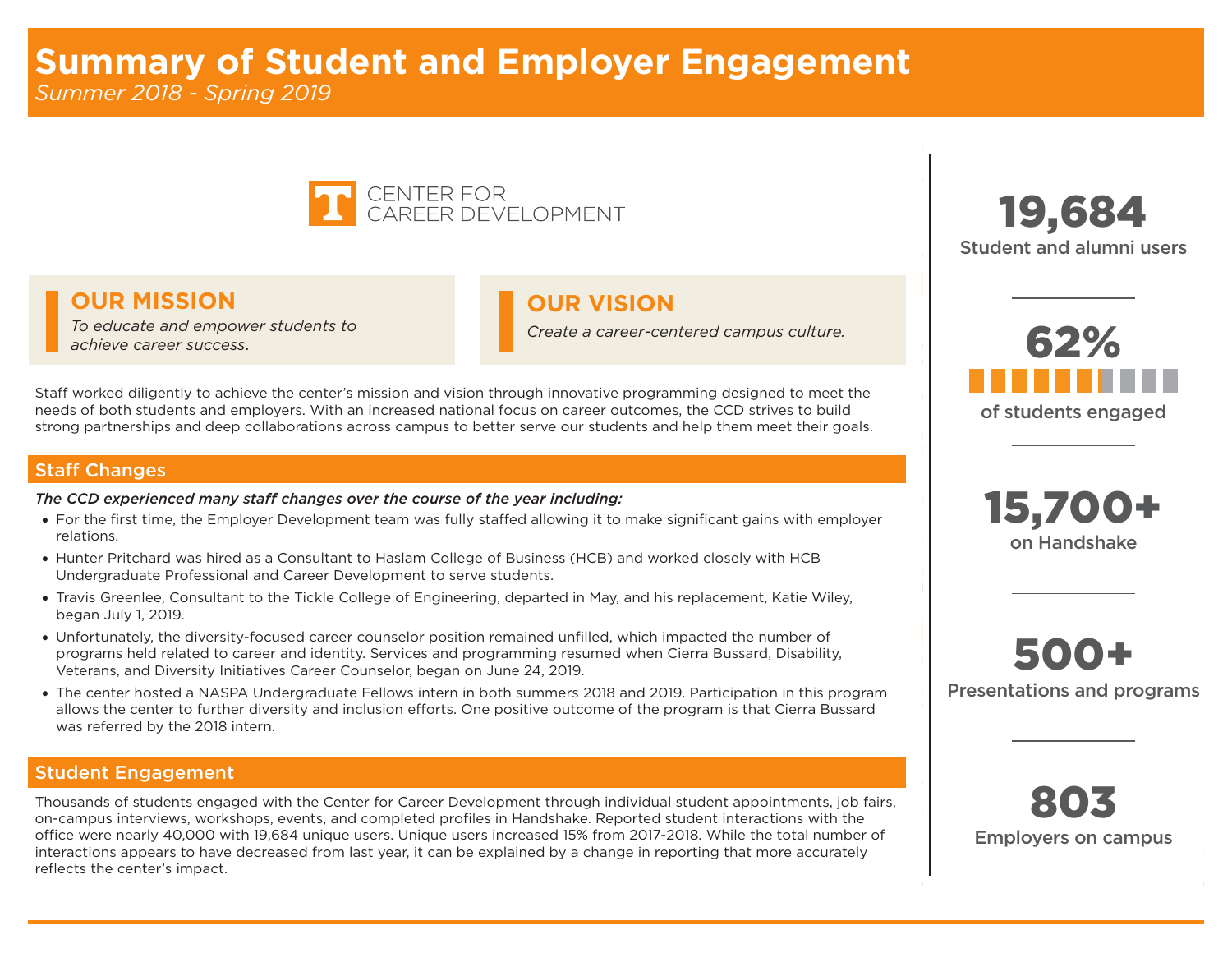Staff and peer career advisors conducted a total of 3,434 appointments and drop-ins with students. Over 8,000 students attended events and presentations conducted by the center.

CCD users were well represented across race, sex, and college affiliation. Approximately 70% of undergraduates engaged with the CCD in some manner. Nearly 16,000 students had active accounts on Handshake, a 25% increase over Hire-A-Vol, and that figure was a result of several years of student usage. Details on student participation are found later in this report.

### Employer Relations

Approximately 803 unique employers visited the University of Tennessee, Knoxville through events arranged by the CCD including: job fairs, on-campus recruiting, employer of the day, and information sessions. Additionally, employers posted over 33,000 part-time, internship, and full-time positions in Handshake. The office seeks opportunities to engage employers in educational programs to assist students through networking events, job fair preparation, and resume critiques. A number of employers provided financial and departmental support formally through the Elite Partners Program and supported programming, such as Resumes and Lattes, an event offering resume critiques, free packets of resume paper, and a coffee bar to participating students.

The center managed eight career fairs that hosted a total of 816 employers and 6,362 students. These events ranged from large, all-major fairs to small, niche fairs. The Spring Job and Internship Fair was the center's largest fair to date with 231 employers and over 2,000 students attending. The center also offered logistical and staff support to colleges hosting their own fairs, including Nursing, Herbert College of Agriculture, and Architecture and Design.

The Employer Development Team participated in dozens of meetings and phone calls with current and prospective employers. Staff visited employers in a number of cities, such as Charlotte, Huntsville, Atlanta, Nashville, and Memphis, and encouraged them to hire UT talent.

The center held two employer-focused events on campus. In April, the Elite Partners Meeting had 15 attending organizations with 30 representatives. This event provided an opportunity for employers who consistently recruit UT students and support the center to visit campus. One and a half days of programming allowed employers to interact with staff and other administrators on campus. In May, the Employer Summit offered a day of programming designed to help employers less familiar with the University of Tennessee learn about UT students and methods to recruit them. It was a small event, but well-received.

#### Successes Over the Past Year

- The CCD's transition from Hire-A-Vol to Handshake was a decided success. In nearly all categories of student profile activation, UTK outpaced its Handshake peer institutions (similar size and launch date). The number of job opportunities posted in one year skyrocketed from 5,336 to over 33,000. Students and employers alike provided positive feedback indicating an improved user experience.
- • VolTreks provides students the opportunity to visit organizations to experience work functions and culture first-hand. In 2018-2019, the CCD was intentional in providing VolTreks to a variety of industries to appeal to students across colleges. Center staff managed eight local trips to organizations as varied as Blount Mansion, The News Sentinel, and Kimberly Clark. Staff also initiated the first two out-of-town, multiple day trips taking Haslam College of Business Students to New York City and Tickle College of Engineering students to Huntsville, AL. Each trip also included time for students to engage with alumni. Post-trip assessment indicates that 95% of students were able to identify concrete next steps in their career exploration and planning process. Two engineering students received internship offers, and one received a full-time job as a result of the VolTrek.
- • PathwayU, an online assessment that measures users' interests, values, personality, and workplace preferences, was onboarded in August 2018. The assessment was advertised in FYS 101 courses, through the academic advising community, and on social media. 1,842 users completed the assessment in the 2018-2019 academic year. This assessment replaced a more expensive one that had fewer users.
- • One of the center's largest efforts is collecting and distributing career outcomes data on graduating students, including participation in national data collection through the National Association of Colleges and Employers. A significant amount of time is spent on this effort, and we reached an all-time high knowledge rate of 82% for the class of 2018 bachelor's graduates.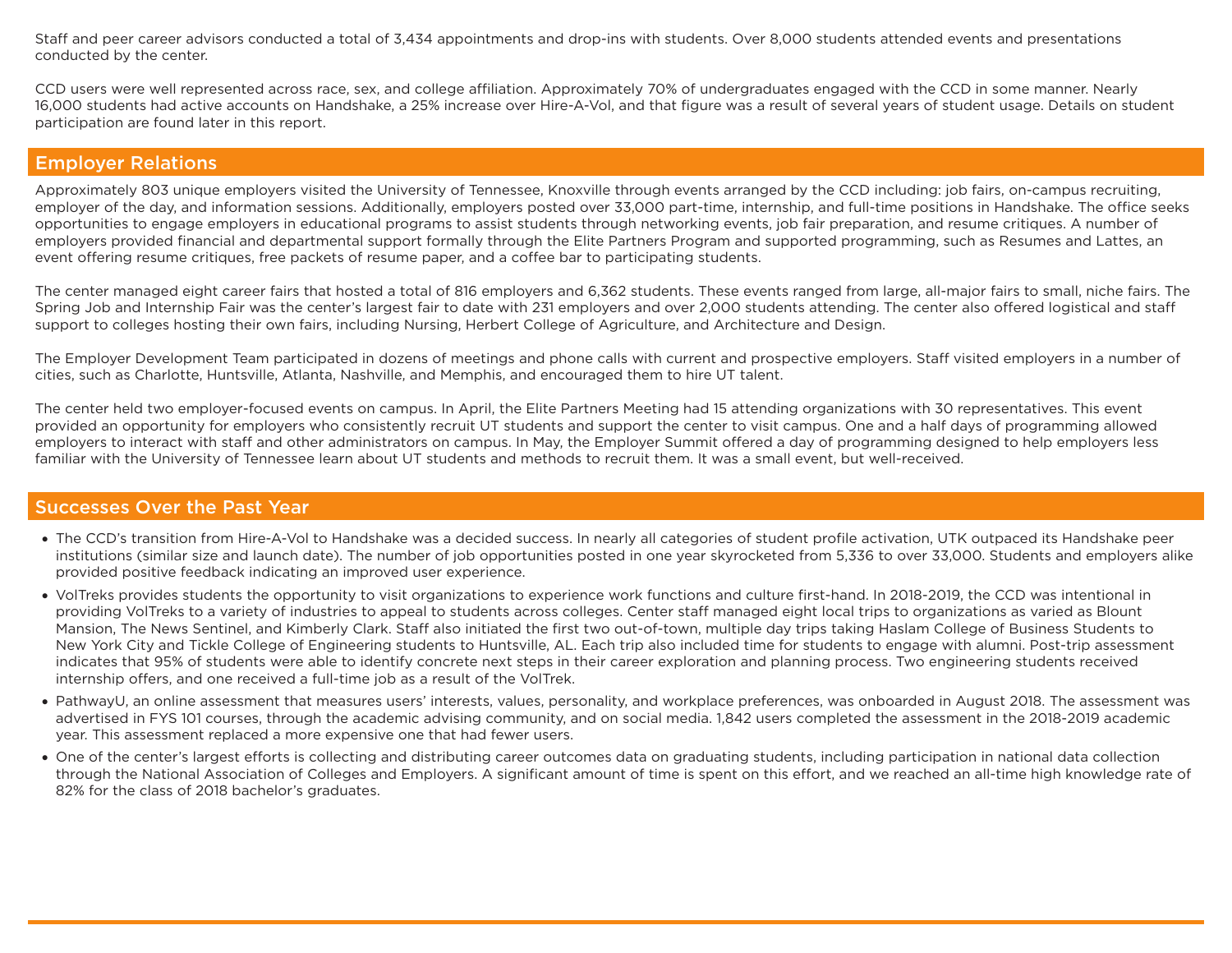#### Looking Forward

- • One trend in higher education, as supported by NASPA-conducted research, indicates that on-campus student employment can be treated as a High Impact Practice to enhance the student experience. The center has convened a committee representing multiple divisions to pilot an Enriched Student Employment program in 2019-2020. Several departments have committed to participate in the program. Elements include job descriptions and evaluations based on career competencies, supervisor training, completion of a career ready online module, and focused career related discussions. The goal of ESE is to help students connect their on-campus work to the career competencies and cross-functional skills they can offer to future employers. Additionally, the goal for departments is to increase the commitment and retention of student employees by offering an enhanced employment experience.
- The 2019 Diversity & Inclusion Networking Night replaced the Diversity Job Fair, an event the center hosted for 10 consecutive years. Staff remain committed to diversity and inclusion efforts and to connecting students to employers who value their unique perspectives for the 2019-2020 year. The new Career Counselor for Disability, Veteran, and Inclusion Initiatives began in June 2019. In collaboration with center staff and campus partners, the 2019 networking event will be evaluated, and plans will be set for a similar event in the upcoming academic year, including alternative time/date, marketing strategies, and student and employer attendee goals.
- Benchmarking with peer and aspirant institutions indicates a new best practice is increasing faculty and staff involvement in the career development process. In order to scale the center's services and best assist all students, career conversations must happen across the university and not remain siloed in the Center for Career Development. After benchmarking, the center convened a focus group in April 2019 to discuss the launch of a faculty and staff career champions program. Based on feedback received from UT stakeholders and models implemented at other universities, the center is piloting a training program for faculty and staff beginning in August 2019. The career advocates program will equip participants with tools to have effective career discussions with students, knowledge of when and how to make referrals to the center, and a community of career-minded colleagues to share resources and questions. The goal of the program is to increase faculty and staff awareness of the center, knowledge of career resources, and confidence in conducting career conversations.
- The Center for Career Development Assessment Committee supports building an internal culture of assessment aligned with the mission of the Office of Assessment and Strategic Initiatives. One member designed and implemented a survey to capture the staff's assessment strengths, needs, and perceptions. This data will inform future trainings. Additionally, the team of seven will complete the Campus Labs Student Affairs Assessment CREDential in the upcoming academic year.
- The center is preparing for an external review in November 2019. A team of three reviewers will visit campus to meet with staff, administration, and center constituents to make recommendations as to how the center can continue to grow. A thorough self-study based on the National Association of Colleges and Employers (NACE) professional standards has been completed in preparation for the review.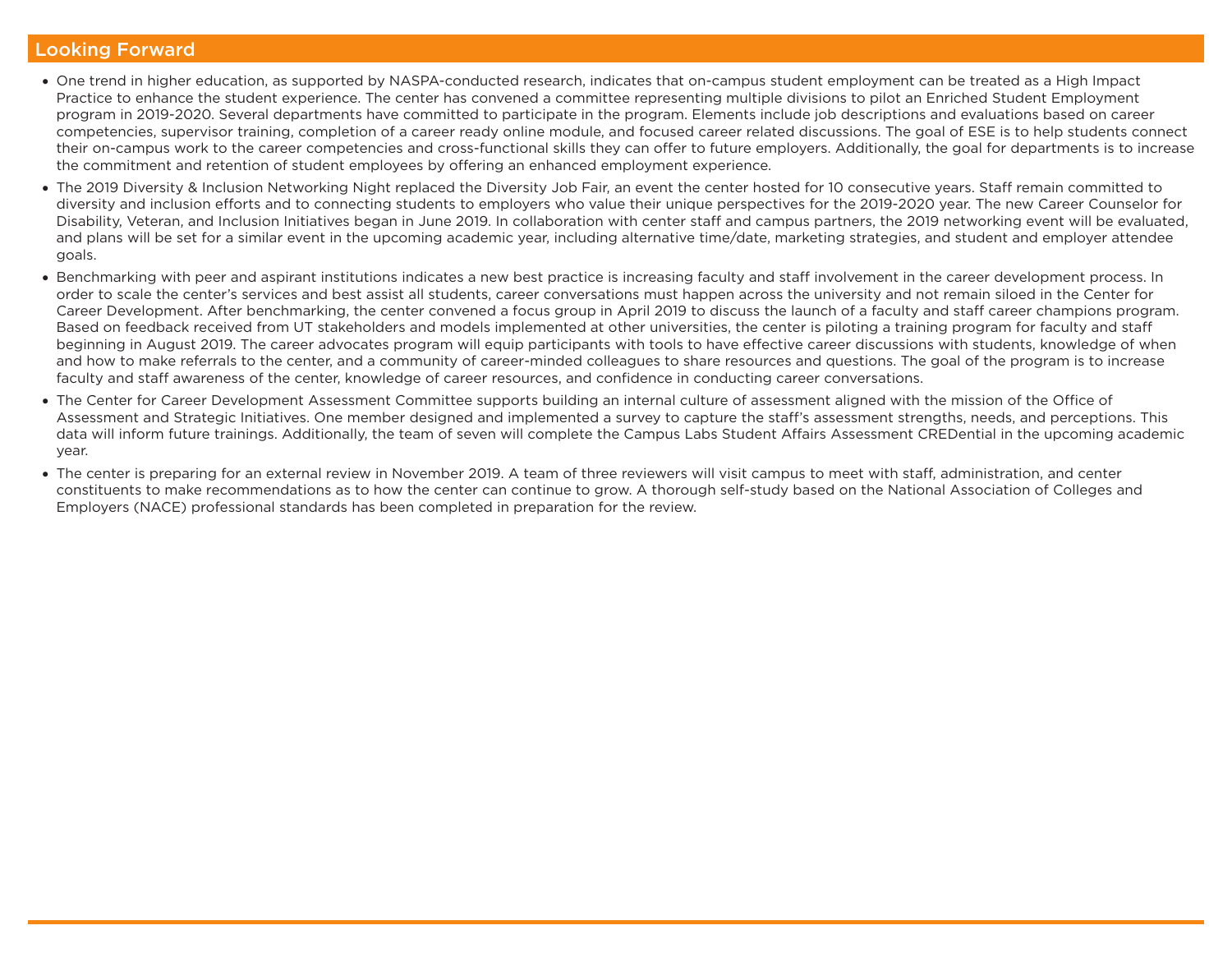# **Student Engagement Data**

### Office-Wide Student & Alumni Interactions



## OFFICE-WIDE INTERACTIONS



### PERCENTAGE OF OVERALL UNIQUE INTERACTIONS BY CLASS DEMOGRAPHICS

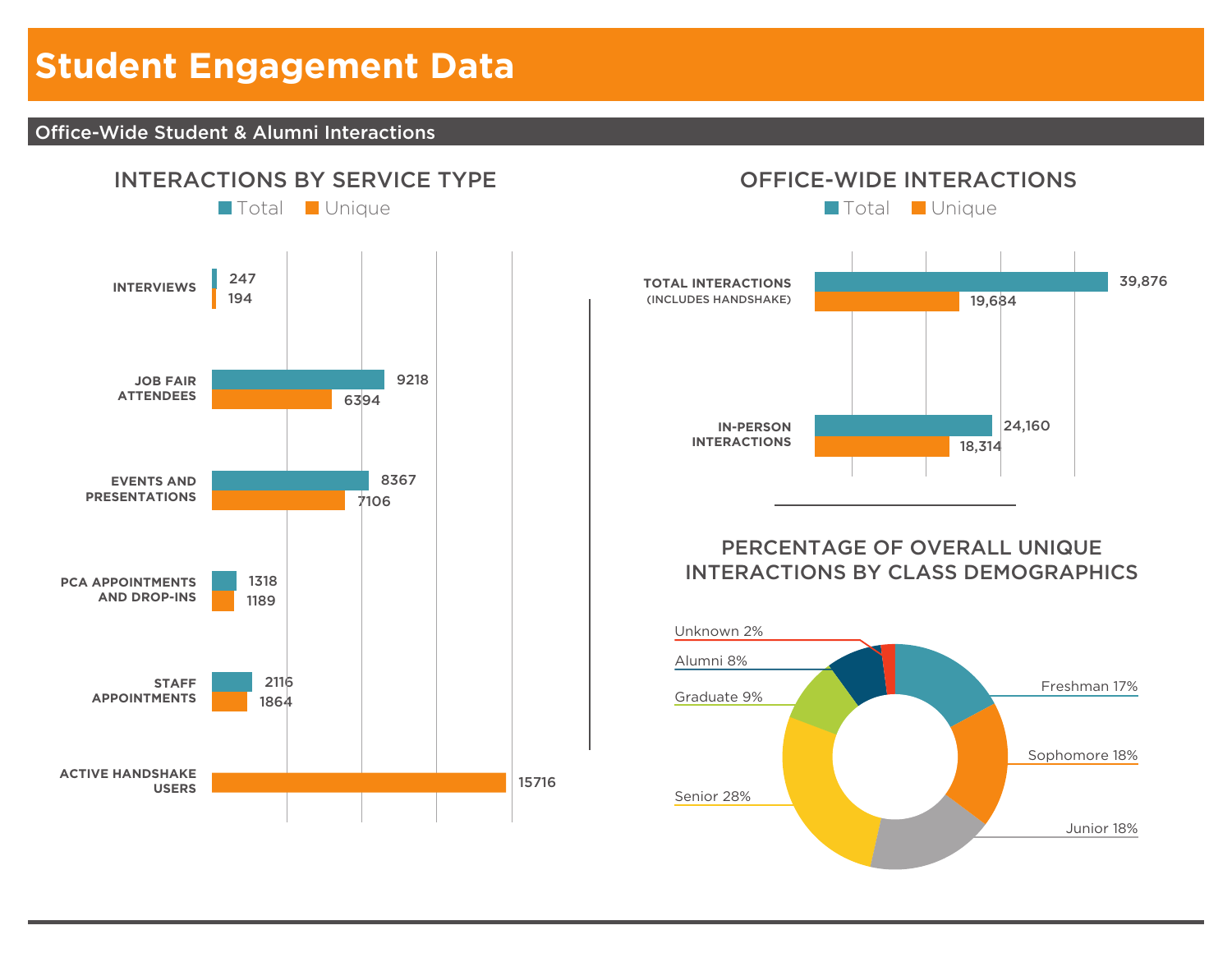# UNIQUE INTERACTIONS BY CLASS DEMOGRAPHICS **Filter Freshman Bushomore Junior Benior Graduate Alumni Bunknown**



### PCA APPOINTMENTS AND DROP-INS



### JOB FAIR ATTENDEES



STAFF APPOINTMENTS



EVENTS AND PRESENTATIONS



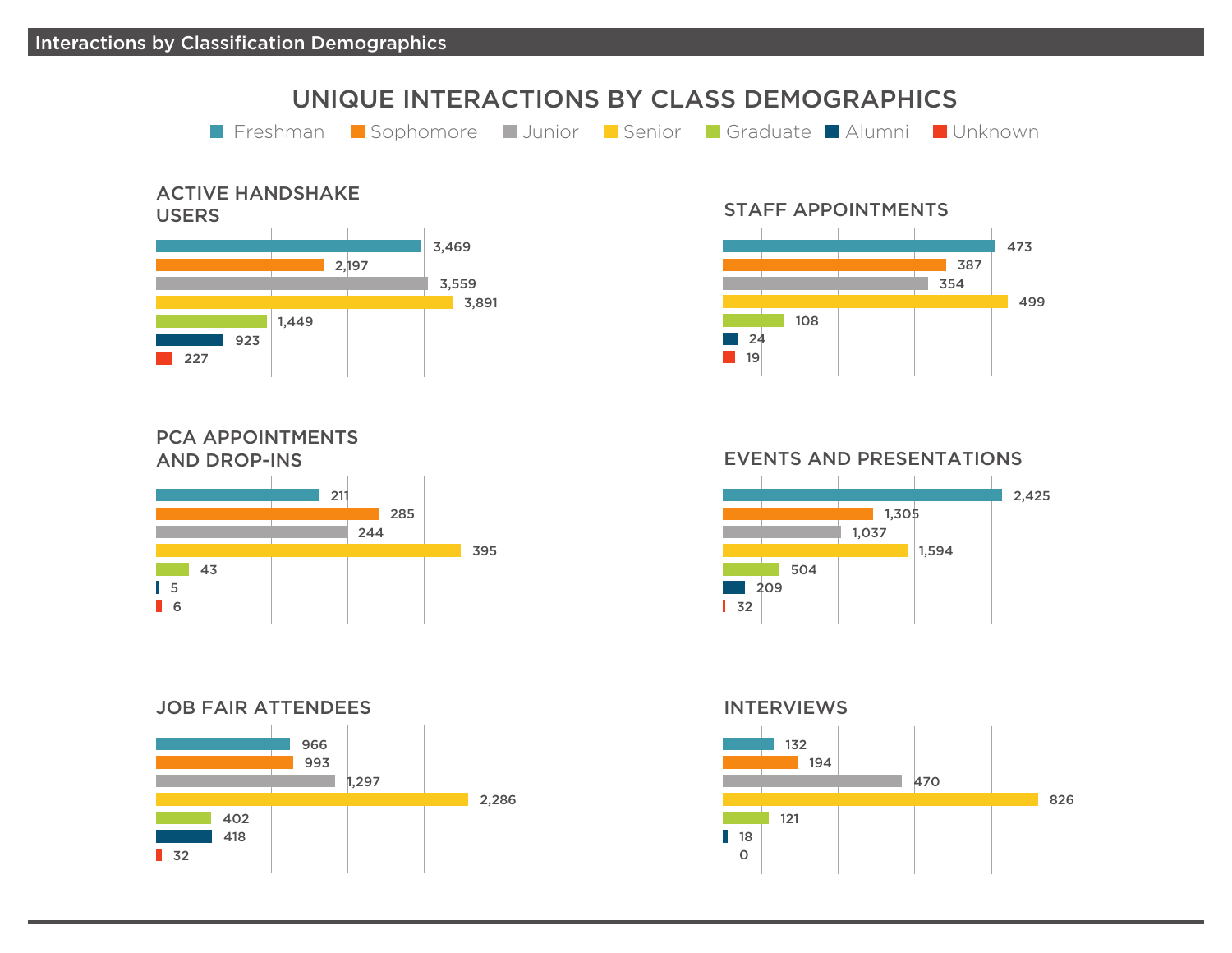### UNIQUE INTERACTIONS BY CLASS COMPARED TO TOTAL ENROLLMENT

```
Total Enrollement Total Users Total In-Person Users
```


*Note: Total enrollment is from UT Fall 2018 Factbook. "Freshman" is calculated from "first time" and "other" from UT Factbook*

|                 | <b>Total Enrollment</b> | <b>Total Users</b> | %   | <b>In-Person Users</b> | %   |
|-----------------|-------------------------|--------------------|-----|------------------------|-----|
| Freshman        | 6428                    | 3395               | 53% | 2499                   | 39% |
| Sophomore       | 4941                    | 3488               | 71% | 2044                   | 41% |
| Junior          | 5282                    | 3604               | 68% | 2354                   | 45% |
| Senior          | 6002                    | 5407               | 90% | 3411                   | 57% |
| <b>Graduate</b> | 6079                    | 1832               | 30% | 861                    | 14% |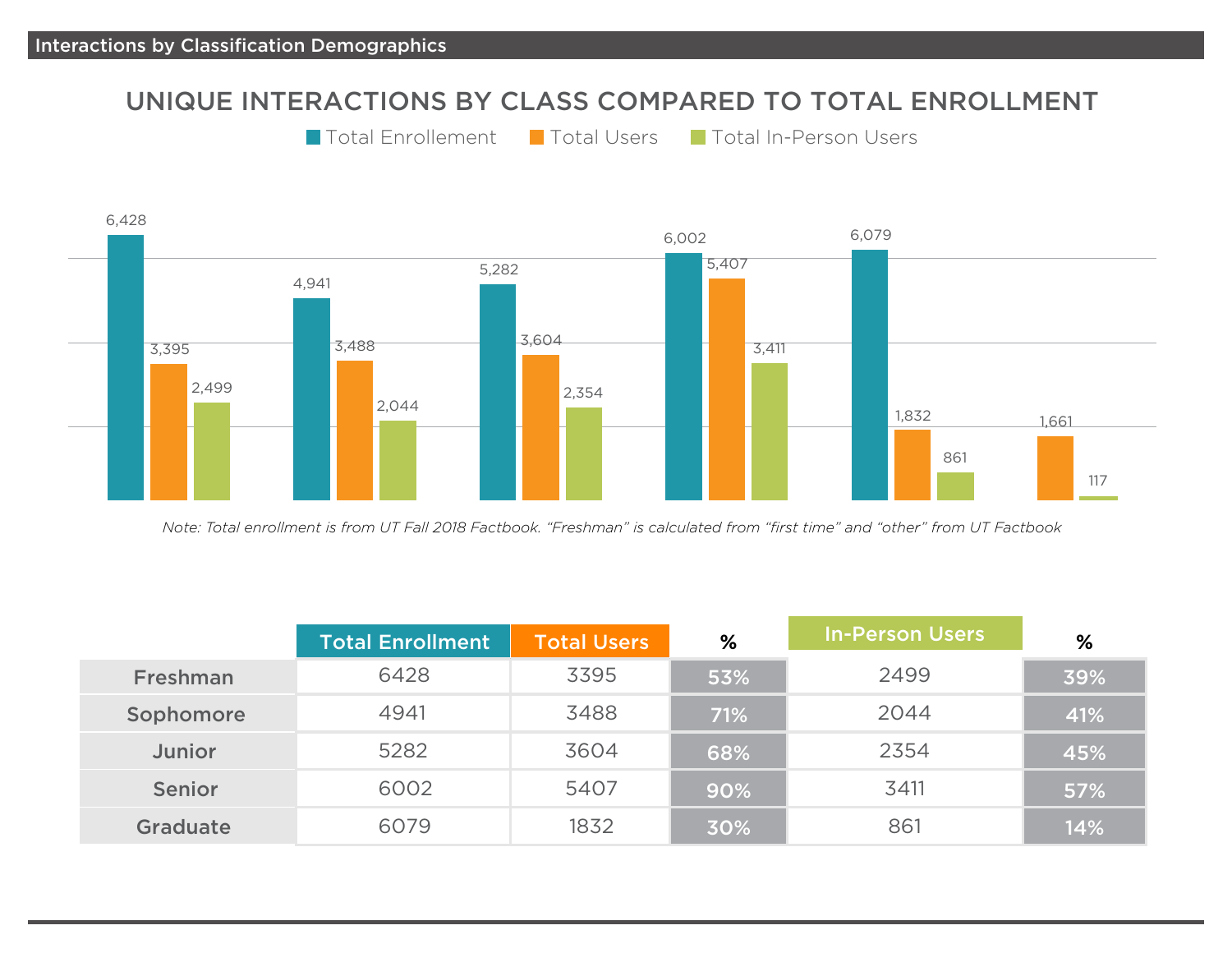### PERCENTAGE OF OVERALL UNIQUE INTERACTIONS BY COLLEGE DEMOGRAPHICS



*Percentages below 1% include: CVM (0.1%), LAW (0.4%), and Intercollegiate (0.2%)*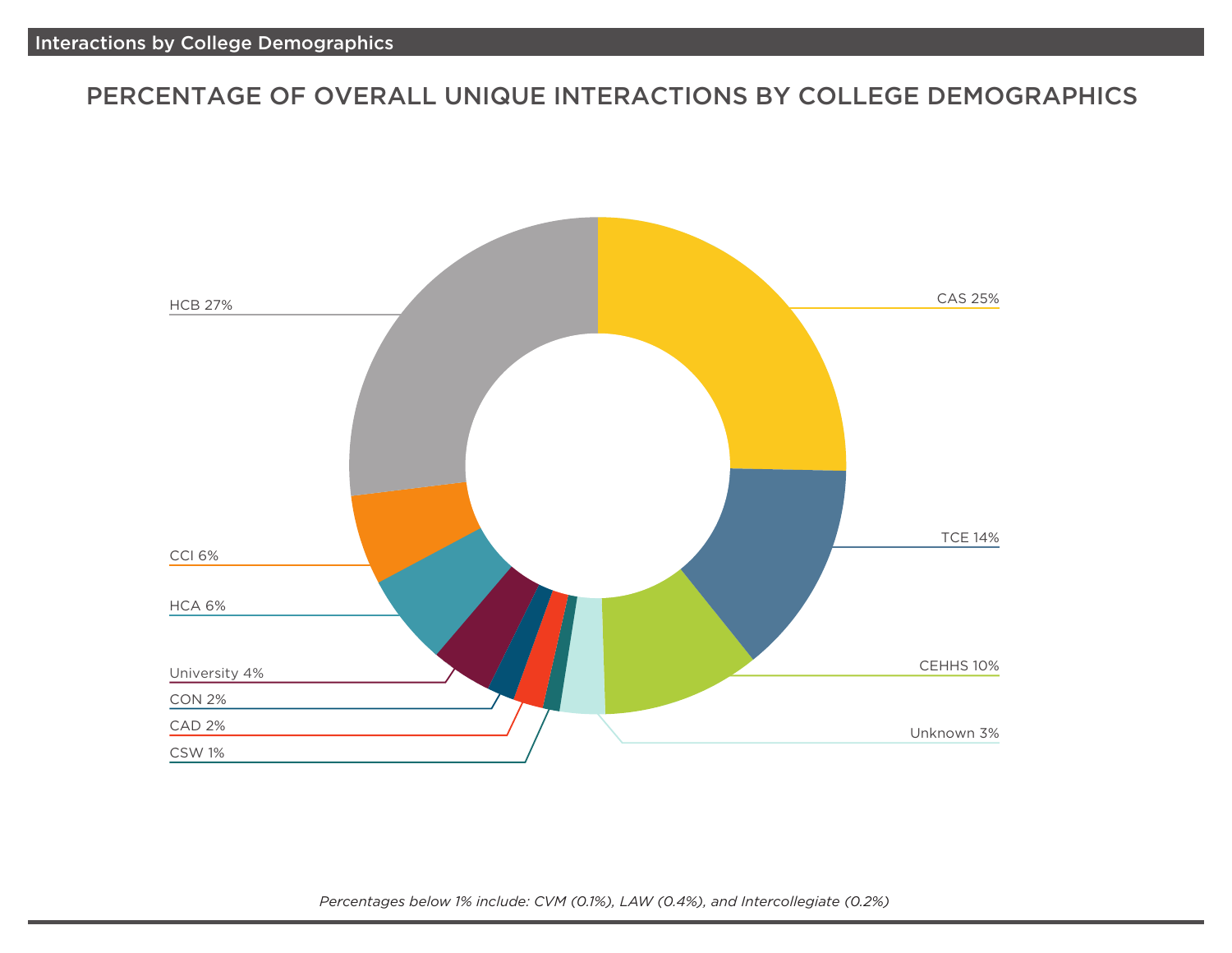### UNIQUE INTERACTIONS BY COLLEGE AND CLASS LEVEL COMPARED TO TOTAL ENROLLMENT

|                                    | <b>Total</b><br><b>Enrollment</b> | <b>Total</b><br><b>Users</b> | $\%$ | <b>In-Person</b><br><b>Users</b> | %   | <b>Total</b><br><b>Enrollment</b><br>$-UG$ | <b>Total UG</b><br><b>Users</b> | %      | <b>In-Person</b><br><b>UG</b> | %      | <b>Total</b><br><b>Enrollment</b><br>- Grad | <b>Total</b><br>Grad<br><b>Users</b> | %   | <b>In-Person</b><br>Grad | %     | <b>Total</b><br>Alumni<br><b>Users</b> | <b>In-Person</b><br>Alumni |
|------------------------------------|-----------------------------------|------------------------------|------|----------------------------------|-----|--------------------------------------------|---------------------------------|--------|-------------------------------|--------|---------------------------------------------|--------------------------------------|-----|--------------------------|-------|----------------------------------------|----------------------------|
| <b>CAD</b>                         | 515                               | 338                          | 66%  | 232                              | 45% | 458                                        | 302                             | 66%    | 201                           | 44%    | 57                                          | 32                                   | 56% | 29                       | 51%   | 3                                      | $\overline{1}$             |
| <b>CAS</b>                         | 8368                              | 5020                         | 60%  | 2229                             | 27% | 7130                                       | 4366                            | 61%    | 2075                          | 29%    | 1238                                        | 342                                  | 28% | 126                      | 10%   | 309                                    | 28                         |
| <b>CCI</b>                         | 1560                              | 1200                         | 77%  | 614                              | 39% | 1243                                       | 976                             | 79%    | 590                           | 47%    | 317                                         | 115                                  | 36% | 23                       | 7%    | 108                                    | $\overline{1}$             |
| <b>CEHHS</b>                       | 3151                              | 1985                         | 63%  | 1068                             | 34% | 2319                                       | 1525                            | 66%    | 870                           | 38%    | 832                                         | 363                                  | 44% | 178                      | 21%   | 96                                     | 20                         |
| <b>LAW</b>                         | 360                               | 75                           | 21%  | 26                               | 7%  | $\overline{\phantom{a}}$                   | $\overline{\phantom{a}}$        | $\sim$ | $\sim$                        | $\sim$ | 360                                         | 71                                   | 20% | 26                       | $7\%$ | $\overline{4}$                         | $\circlearrowright$        |
| <b>CON</b>                         | 888                               | 321                          | 36%  | 169                              | 19% | 716                                        | 290                             | 41%    | 162                           | 23%    | 172                                         | 15                                   | 9%  | $\overline{7}$           | 4%    | 16                                     | $\circlearrowright$        |
| <b>CSW</b>                         | 715                               | 268                          | 37%  | 110                              | 15% | 144                                        | 108                             | 75%    | 89                            | 62%    | 571                                         | 154                                  | 27% | 21                       | 4%    | 6                                      | $\circ$                    |
| <b>CVM</b>                         | 369                               | 24                           | 7%   | $\mathbf{1}$                     | 0%  | $\overline{\phantom{a}}$                   | $\overline{\phantom{a}}$        | $\sim$ | $\sim$                        | ш      | 369                                         | 22                                   | 6%  | $\overline{1}$           | 0%    | $\circlearrowright$                    | $\bigcirc$                 |
| <b>HCB</b>                         | 5727                              | 5207                         | 91%  | 3761                             | 66% | 5089                                       | 4507                            | 89%    | 3541                          | 70%    | 638                                         | 228                                  | 36% | 191                      | 30%   | 472                                    | 29                         |
| <b>HCA</b>                         | 1644                              | 1089                         | 66%  | 630                              | 38% | 1399                                       | 909                             | 65%    | 581                           | 42%    | 245                                         | 99                                   | 40% | 46                       | 19%   | 81                                     | 3                          |
| <b>INTER-</b><br><b>COLLEGIATE</b> | 151                               | 45                           | 30%  | 16                               | 11% | $\overline{\phantom{a}}$                   | $\overline{\phantom{a}}$        | ь      | $\overline{\phantom{a}}$      | ×.     | 151                                         | 41                                   | 27% | 16                       | 11%   | 4                                      | $\bigcirc$                 |
| <b>TCE</b>                         | 4392                              | 2821                         | 64%  | 1748                             | 40% | 3357                                       | 2321                            | 69%    | 1580                          | 47%    | 1035                                        | 330                                  | 32% | 152                      | 15%   | 167                                    | 16                         |
| <b>UNIVERSITY</b>                  | 1054                              | 606                          | 57%  | 266                              | 25% | 960                                        | 523                             | 54%    | 222                           | 23%    | 94                                          | $\overline{2}$                       | 2%  | $\overline{1}$           | $1\%$ | $\overline{4}$                         | $\circ$                    |
| <b>UNKNOWN</b>                     | $\sim$                            | 658                          |      | 464                              |     |                                            | 52                              | ь      | 375                           | $\sim$ |                                             | 14                                   |     | 44                       |       | 391                                    | 19                         |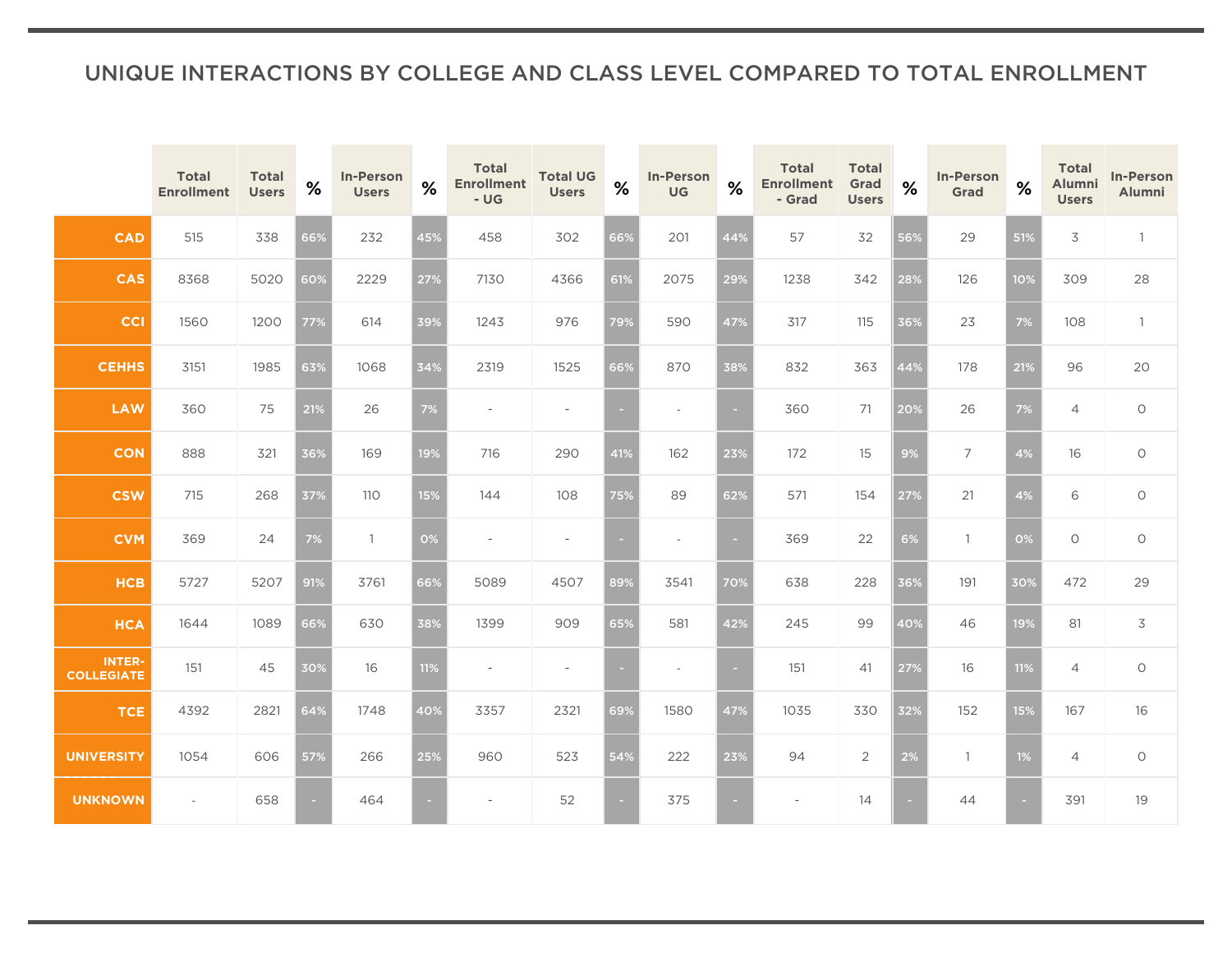### PERCENTAGE OF OVERALL UNIQUE INTERACTIONS BY ETHNICITY/RACE

### PERCENTAGE OF OVERALL UNIQUE INTERACTIONS BY GENDER



*12% of the unique interactions did not input an ethnicity/race ("N/A"), so these percentages are based on the total number of unique interactions who did input an ethnicity/race (17338 total unique interactions).* 

*Percentages below 1% include: Alaskan (0.02%), Hawaiian (0.2%), Latino(a) (0.01%), Middle Eastern (0.01%), Two or More Races (0.05%)*



*12% of the unique interactions did not input a gender ("N/A"), so these percentages are based on the total number of unique interactions who did input a gender (17337 total unique interactions).* 

*Percentages below 1% include: Non-binary (0.01%)*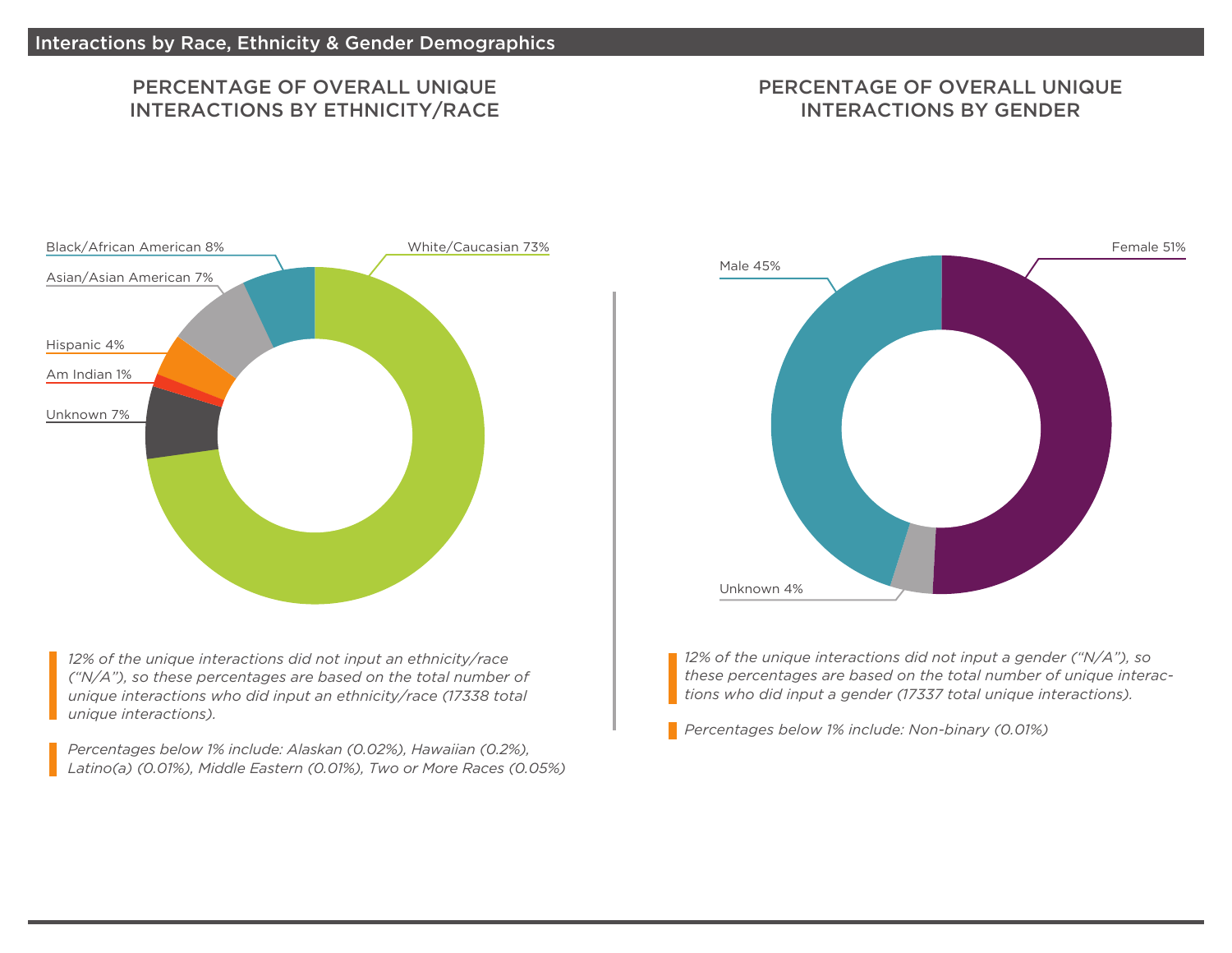### TOTAL UNIQUE HANDSHAKE INTERACTIONS BY COLLEGE





### TOTAL UNIQUE HANDSHAKE TOTAL RESUMES AND APPLICATIONS ON HANDSHAKE

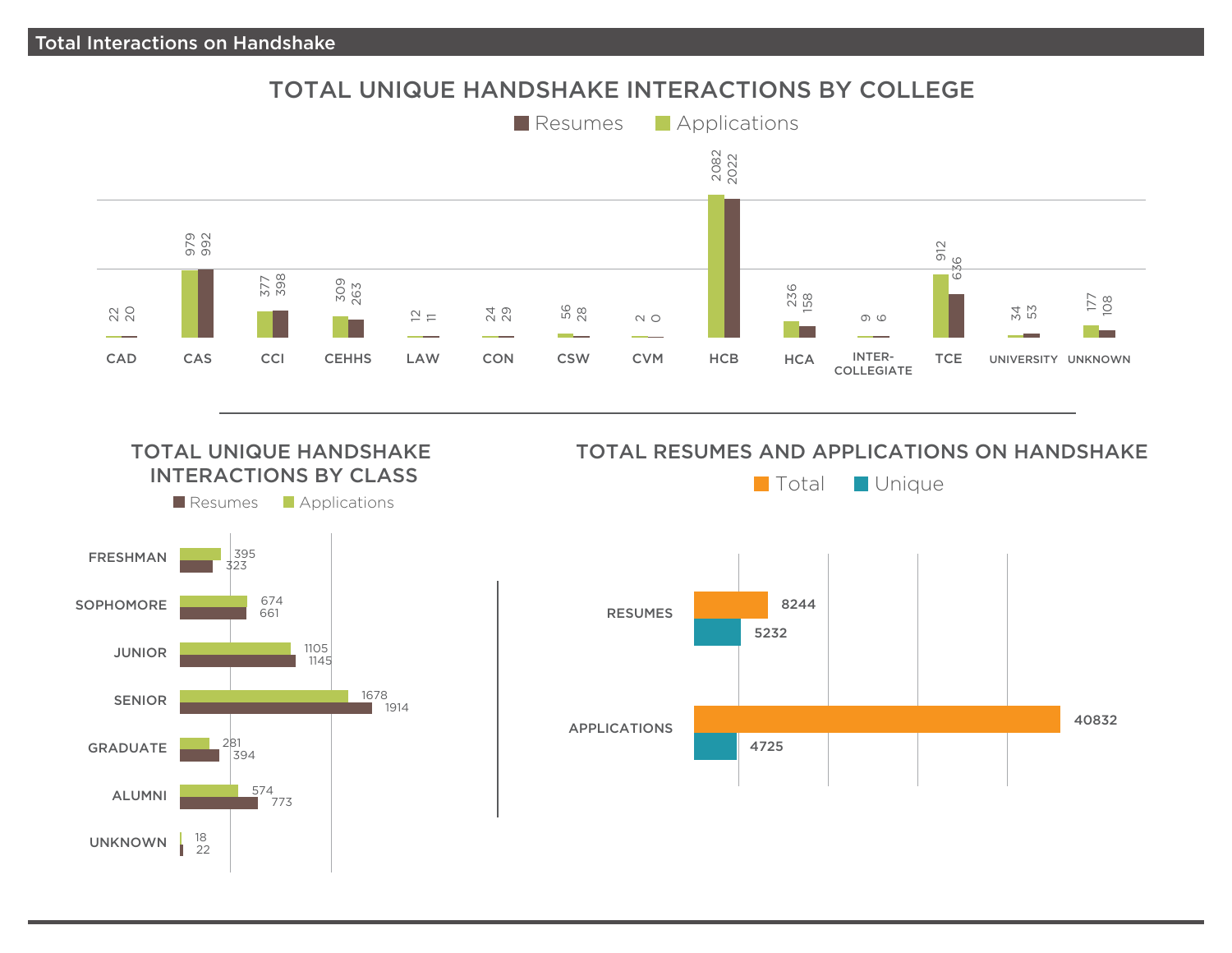# **Employer Engagement Data**

### Job Fair Attendance

|                                         |           | 2018<br>2019 | 2017<br>2018 | 2016<br>2017             | 2015<br>2016             |
|-----------------------------------------|-----------|--------------|--------------|--------------------------|--------------------------|
| <b>Part-time Job Fair</b>               | Employers | 54           | 60           | 57                       | 47                       |
|                                         | Students  | 297          | 301          | 419                      | 318                      |
| <b>Supply Chain Management</b>          | Employers | 139          | 122          | 126                      | 118                      |
| <b>Job &amp; Internship Fair</b>        | Students  | 1031         | 1069         | 916                      | 628                      |
| <b>Business, Retail and Government</b>  | Employers | 115          | 116          | 119                      | 108                      |
| <b>Job &amp; Internship Fair</b>        | Students  | 1637         | 1262         | 1441                     | 650                      |
| <b>Engineering and STEM</b>             | Employers | 113          | 98           | 114                      | 111                      |
| <b>Job &amp; Internship Fair</b>        | Students  | 718          | 658          | 787                      | 564                      |
| <b>Communications</b>                   | Employers | 38           | 45           | 45                       | 43                       |
| <b>Job &amp; Internship Fair</b>        | Students  | 242          | 258          | 266                      | 212                      |
|                                         | Employers | N/A          | 66           | 79                       | 69                       |
| <b>Diversity Job Fair</b>               | Students  | N/A          | 162          | 357                      | 143                      |
|                                         | Employers | 231          | 218          | 220                      | 226                      |
| <b>Spring Job &amp; Internship Fair</b> | Students  | 2033         | 1527         | 1452                     | 1613                     |
|                                         | Employers | $\sim$       | 10           | 18                       | -                        |
| <b>Health Fair</b>                      | Students  | ×            | 118          | 44                       | $\overline{\phantom{a}}$ |
|                                         | Employers | 60           | 58           | 60                       | 54                       |
| <b>Education Fair</b>                   | Students  | 200          | 123          | 134                      | 146                      |
|                                         | Employers | 66           | 41           | $\overline{\phantom{a}}$ |                          |
| <b>Just-In-Time Job Fair</b>            | Students  | 204          | 152          | $\overline{\phantom{a}}$ | $\overline{\phantom{m}}$ |

### JOB FAIRS HOSTED BY CCD JOB FAIRS SUPPORTED BY CCD

|                                       |           | 2018<br>2019 | 2017<br>2018 | 2016<br>2017 | 2015<br>2016 |
|---------------------------------------|-----------|--------------|--------------|--------------|--------------|
| <b>Herbert College of Agriculture</b> | Employers | 33           | 39           | 40           | 38           |
|                                       | Students  | 278          | 223          | 411          | 452          |
| <b>Construction Science Fair</b>      | Employers | 45           | 46           | 43           | 31           |
|                                       | Students  | 101          | 84           | 65           | 58           |
|                                       | Employers | 16           | 14           | 23           | 10           |
| <b>Nursing Fair</b>                   | Students  | 97           | 25           | 96           | 21           |
|                                       | Employers | 71           | 64           | 53           | 53           |
| <b>Architecture and Design Fair</b>   | Students  | 199          | 160          | 157          | 137          |

In addition to job fairs, the center offered a number of events that **connected students and employers including:**

*Career Conversation Panels • Arts and Sciences Preview Night*

*Impact Careers Week • Freelance Workshop*

*Meet the Firms • Meet the Money • Vol Treks*

*Haslam Employer of the Day*

*Note: Students attending only includes UT students, not alumni or attendees with other status.*